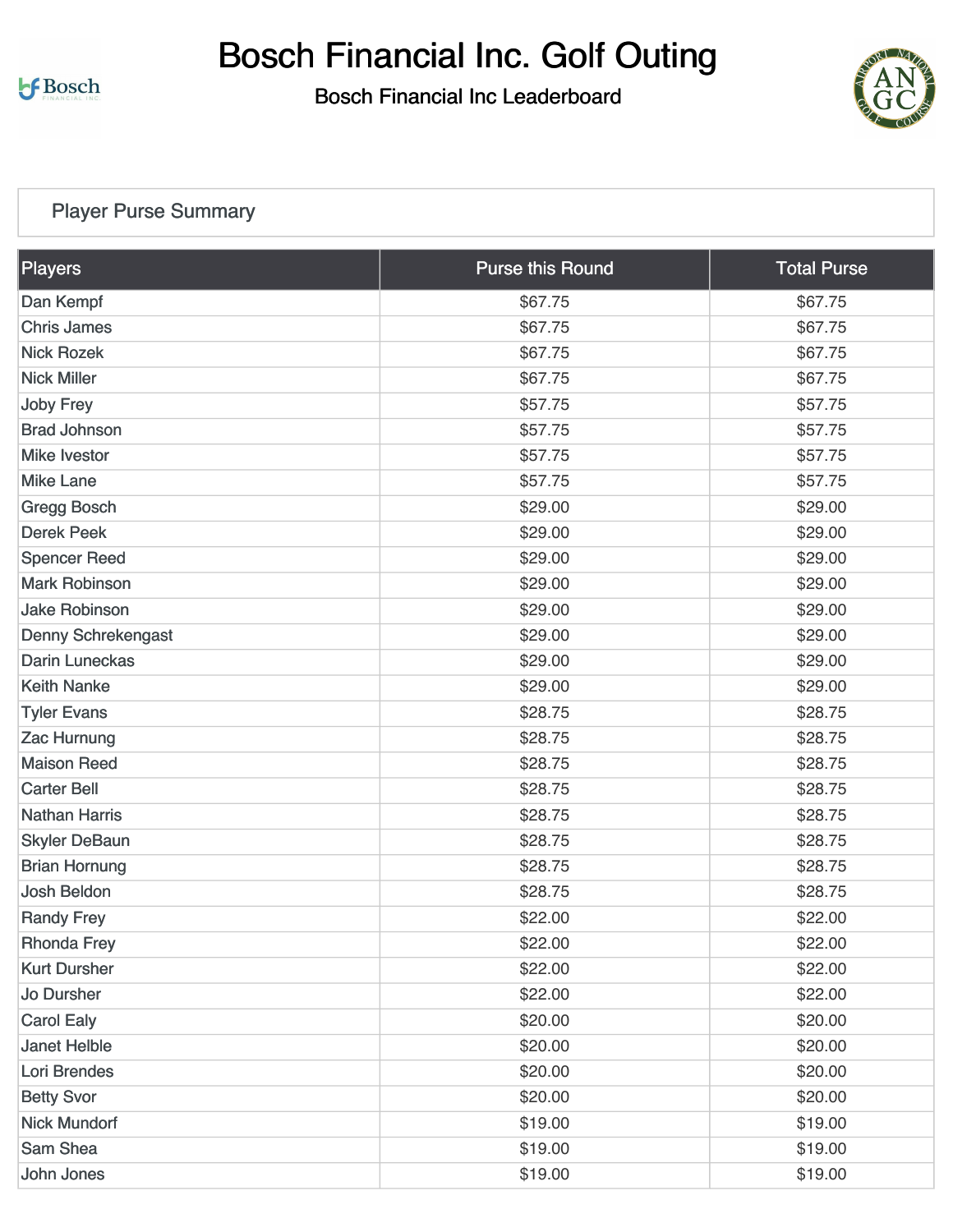Bosch Financial Inc. Golf Outing



| <b>Jeff Hannen</b>        | \$19.00    | \$19.00    |
|---------------------------|------------|------------|
| <b>Chad Lohrer</b>        | \$19.00    | \$19.00    |
| <b>Buck Schultz</b>       | \$19.00    | \$19.00    |
| <b>Paul Peterson</b>      | \$19.00    | \$19.00    |
| <b>Chuck Johnson</b>      | \$19.00    | \$19.00    |
| <b>Trent Thompson</b>     | \$19.00    | \$19.00    |
| <b>Charlie Randall</b>    | \$19.00    | \$19.00    |
| <b>Stephen Doefffeld</b>  | \$19.00    | \$19.00    |
| <b>John Doerrfeld</b>     | \$19.00    | \$19.00    |
| <b>Blair Shepherd</b>     | \$17.00    | \$17.00    |
| <b>Kimberly Shanstrom</b> | \$17.00    | \$17.00    |
| <b>Rob Shanstrom</b>      | \$17.00    | \$17.00    |
| <b>Amber McConnell</b>    | \$17.00    | \$17.00    |
| <b>Karen Loeffler</b>     | \$11.00    | \$11.00    |
| <b>Kirk Bendixen</b>      | \$11.00    | \$11.00    |
| <b>Denise Barnes</b>      | \$11.00    | \$11.00    |
| <b>Denny Loeffler</b>     | \$11.00    | \$11.00    |
| <b>Kristina Meyer</b>     | \$9.00     | \$9.00     |
| <b>Brian Evert</b>        | \$9.00     | \$9.00     |
| <b>Steve Oujiri</b>       | \$9.00     | \$9.00     |
| <b>Kent Meyer</b>         | \$9.00     | \$9.00     |
| <b>Total Purse</b>        | \$1,508.00 | \$1,508.00 |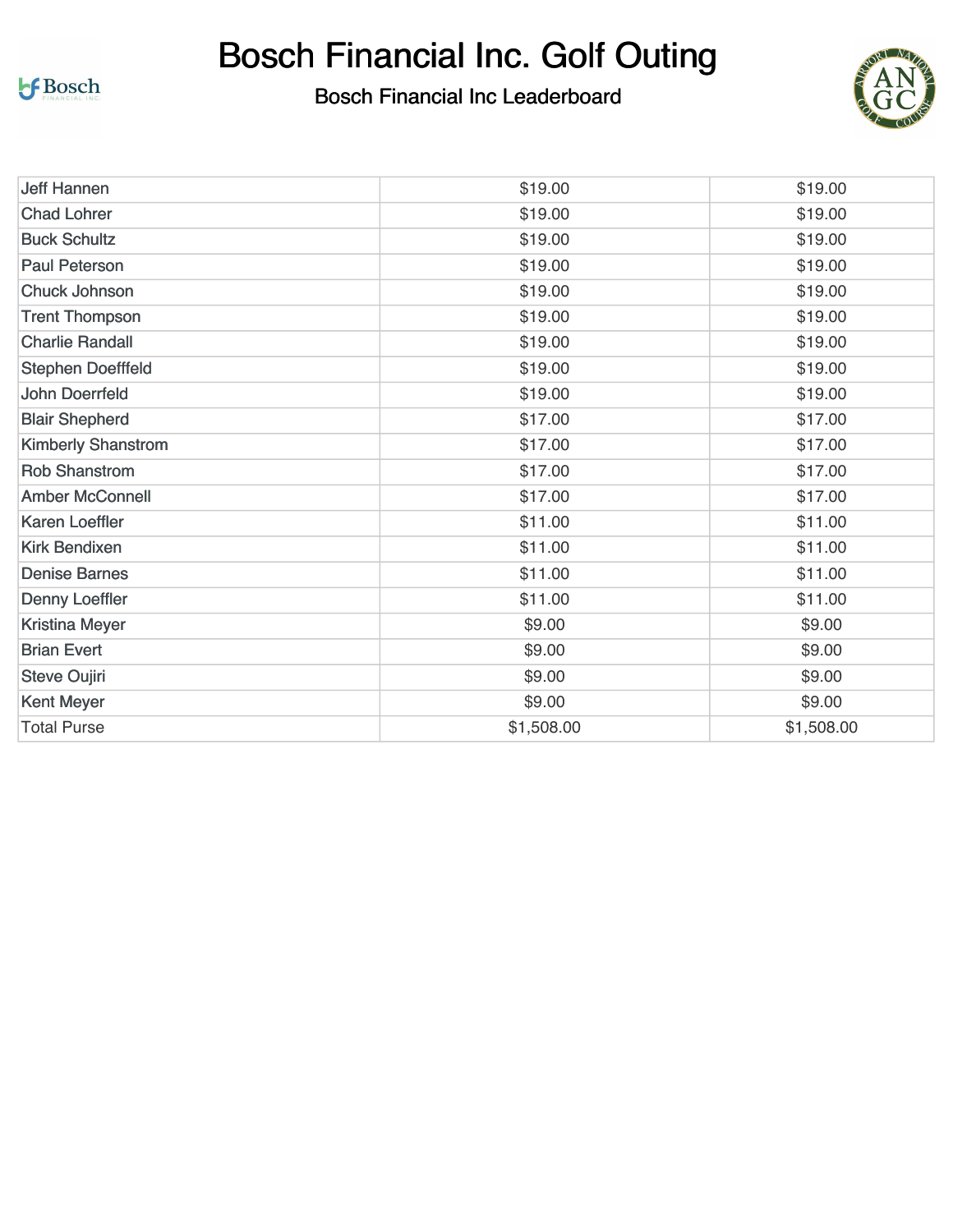## Bosch Financial Inc. Golf Outing

### Bosch Financial Inc Leaderboard



## [Open Division - Open Division](https://static.golfgenius.com/v2tournaments/8529002976155567083?called_from=&round_index=1)

|                      | <b>Championship Flight</b>                                             |               |                |               |               |                                 |               |                |             |              |    |                        |               |                        |                              |               |                              |               |               |               |              |                                         |
|----------------------|------------------------------------------------------------------------|---------------|----------------|---------------|---------------|---------------------------------|---------------|----------------|-------------|--------------|----|------------------------|---------------|------------------------|------------------------------|---------------|------------------------------|---------------|---------------|---------------|--------------|-----------------------------------------|
| Pos.                 | Foursome                                                               |               |                |               |               |                                 |               |                |             |              |    |                        |               | To Par<br><b>Gross</b> |                              |               | <b>Total</b><br><b>Gross</b> |               |               |               | <b>Purse</b> |                                         |
| 1.                   | Kempf + James + Rozek + Miller                                         |               |                |               |               |                                 |               |                |             |              |    |                        |               | $-16$                  |                              |               | 47                           |               |               |               | \$156.00     |                                         |
| $\overline{c}$       | Lane + Frey + Ivestor + Johnson                                        |               |                |               |               |                                 |               |                |             |              |    |                        |               | $-13$                  |                              |               | 50                           |               |               |               | \$116.00     |                                         |
| 3                    | Randall + Doefffeld + Doerrfeld + Murdorf                              |               |                |               |               |                                 |               |                |             |              |    |                        |               | $-10$                  |                              |               | 53                           |               |               |               | \$76.00      |                                         |
| 4                    | Goerdt + Goerdt + Steffensmeier + Reilly                               |               |                |               |               |                                 |               |                |             |              |    |                        |               | $-10$                  |                              |               | 53                           |               |               |               | \$0.00       |                                         |
| 5                    | Hurnung + Hornung + Beldon + Evans                                     |               |                |               |               |                                 |               |                |             |              |    |                        |               | -8                     |                              |               | 55                           |               |               |               | \$0.00       |                                         |
| 6                    | Drees + Robson + Lange + Porazil                                       |               |                |               |               |                                 |               |                |             |              |    |                        |               | $-8$                   |                              |               | 55                           |               |               |               | \$0.00       |                                         |
| <b>First Flight</b>  |                                                                        |               |                |               |               |                                 |               |                |             |              |    |                        |               |                        |                              |               |                              |               |               |               |              |                                         |
| Pos.                 | Foursome                                                               |               |                |               |               |                                 |               |                |             |              |    | To Par<br><b>Gross</b> |               |                        | <b>Total</b><br><b>Gross</b> |               |                              |               | <b>Purse</b>  |               |              |                                         |
| 1.                   | Bosch + Nanke + Luneckas + Schrekengast                                |               |                |               |               |                                 |               |                |             |              |    |                        |               | $-7$                   |                              |               | 56                           |               |               |               | \$116.00     |                                         |
| 2                    | Shea + Jones + Hannen + Lohrer                                         |               |                |               |               |                                 |               |                |             |              |    |                        |               | $-7$                   |                              |               | 56                           |               |               |               | \$76.00      |                                         |
| 3                    | Meyer + Meyer + Oujiri + Evert                                         |               |                |               |               |                                 |               |                |             |              |    |                        |               | -6                     |                              |               | 57                           |               |               |               | \$36.00      |                                         |
| 4                    | Hodgins + Keenan + Hobson + Stensen                                    |               |                |               |               |                                 |               |                |             |              |    |                        |               | $-6$                   |                              |               | 57                           |               |               |               | \$0.00       |                                         |
| 5                    | Steiger + Weaver + Wignall + Coffin                                    |               |                |               |               |                                 |               |                |             |              |    |                        |               | -5                     |                              |               | 58                           |               |               |               | \$0.00       |                                         |
| <b>Second Flight</b> |                                                                        |               |                |               |               |                                 |               |                |             |              |    |                        |               |                        |                              |               |                              |               |               |               |              |                                         |
| Pos.                 | Foursome                                                               |               |                |               |               |                                 |               |                |             |              |    |                        |               | To Par<br><b>Gross</b> |                              |               | <b>Total</b><br><b>Gross</b> |               |               |               | <b>Purse</b> |                                         |
| 1                    | Robinson + Robinson + Reed + Peek                                      |               |                |               |               |                                 |               |                |             |              |    |                        |               | $-5$                   |                              |               | 58                           |               |               |               | \$116.00     |                                         |
| 2                    | Schultz + Peterson + Johnson + Thompson                                |               |                |               |               |                                 |               |                |             |              |    |                        |               | -5                     |                              |               | 58                           |               |               |               | \$76.00      |                                         |
| 3                    | Kotaska + Kotaska + Dilts + Wise                                       |               |                |               |               |                                 |               |                |             |              |    |                        |               | $-5$                   |                              |               | 58                           |               |               |               | \$0.00       |                                         |
| $\overline{4}$       | Reed + Bell + Harris + DeBaun                                          |               |                |               |               |                                 |               |                |             |              |    |                        |               | $-2$                   |                              |               | 61                           |               |               |               | \$0.00       |                                         |
| 5                    | Hardecopf + Morris + Pudlo + Hardecopf                                 |               |                |               |               |                                 |               |                |             |              |    |                        |               | $-1$                   |                              |               | 62                           |               |               |               | \$0.00       |                                         |
|                      |                                                                        |               |                |               |               | Total Purse Allocated: \$768.00 |               |                |             |              |    |                        |               |                        |                              |               |                              |               |               |               |              |                                         |
|                      |                                                                        |               |                |               |               | <b>Championship Flight</b>      |               |                |             |              |    |                        |               |                        |                              |               |                              |               |               |               |              |                                         |
|                      |                                                                        | 1             | $\overline{c}$ | 3             | 4             | 5                               | 6             | 7 <sup>1</sup> | 8           | 9            |    |                        |               |                        |                              |               |                              |               |               |               |              | Out 10 11 12 13 14 15 16 17 18 In Total |
| + Nick Miller        | Dan Kempf + Chris James + Nick Rozek                                   | $\circled{3}$ | $\mathbf{3}$   | ②             | $\circled{3}$ | $\circled{3}$                   | $\circled{2}$ |                | $4\sqrt{3}$ | $\mathbf{3}$ |    | $26$ $\circled{2}$     | $\circled{2}$ | $\circled{2}$          | $\circled{3}$                | $\mathbf{3}$  | (2)                          |               |               | 200221        |              | 47                                      |
| <b>Brad Johnson</b>  | Mike Lane + Joby Frey + Mike Ivestor +                                 | $\circled{3}$ | $\circled{2}$  | $\circled{2}$ | $\circled{3}$ | ◎                               | $\circled{2}$ | $\overline{4}$ | 4           | 3            | 25 | $\circled{3}$          | 3             | 3                      | $\circled{3}$                | $\circled{2}$ | 3                            | ②             | $\circled{3}$ | $\circled{3}$ | 25           | 50                                      |
|                      | Charlie Randall + Stephen Doefffeld +<br>John Doerrfeld + Nick Murdorf | $\circled{3}$ | $\mathbf{3}$   | 3             | (3)           | 4                               | 3             |                | 4(3)        | 3            | 29 | $\circled{3}$          | $\mathbf{3}$  | $\circled{2}$          | $\circled{3}$                | $\circled{2}$ | 3                            | $\circled{2}$ | $\circled{3}$ | (3)           | 24           | 53                                      |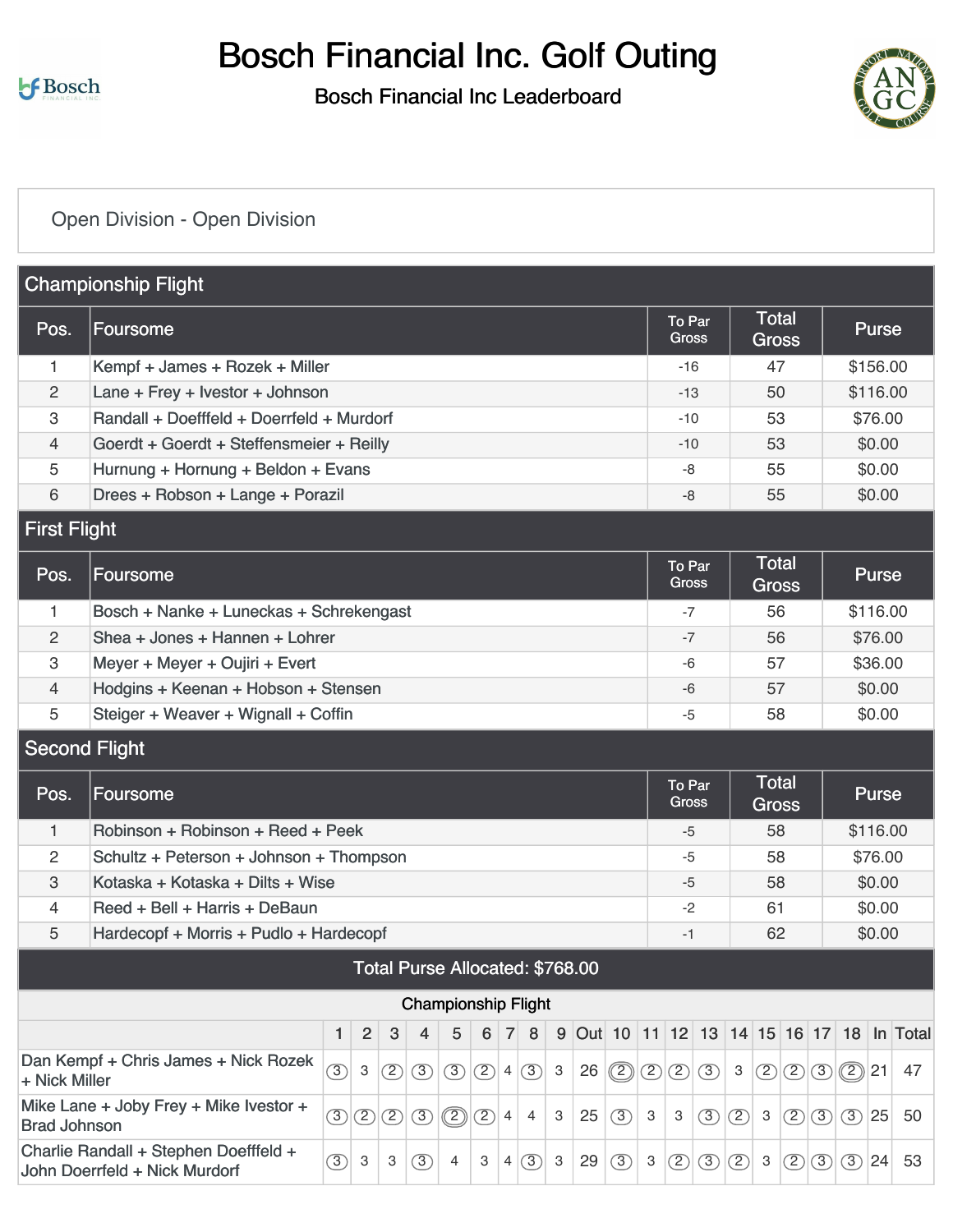# Bosch Financial Inc. Golf Outing



| Kyle Goerdt + Tim Goerdt + Mitch<br>Steffensmeier + Terry Reilly   | (3)                      | 3                         | 3                         | (3)                       |                | ②                        | 3              | (3)<br>$\overline{4}$           | (2)            | 26  |           | (3)            | $\circled{2}$             | $\ensuremath{\mathsf{3}}$ | (3)               | 3           | 3              | $\boxed{4}$ | (3)            | (3)            | 27 | 53                            |
|--------------------------------------------------------------------|--------------------------|---------------------------|---------------------------|---------------------------|----------------|--------------------------|----------------|---------------------------------|----------------|-----|-----------|----------------|---------------------------|---------------------------|-------------------|-------------|----------------|-------------|----------------|----------------|----|-------------------------------|
| Zac Hurnung + Brian Hornung + Josh<br>Beldon + Tyler Evans         | (3)                      | $\ensuremath{\mathsf{3}}$ | 3                         | (3)                       |                | (3)                      | 3              | $\circled{3}$<br>$\overline{4}$ | (2)            | 27  |           | $\overline{4}$ | 3                         | 3                         | $\circled{2}$     | 3           | 3              | 3           | 4              | (3)            | 28 | 55                            |
| Nate Robson + Bob Porazil + Mike<br>Lange + Doug Drees             | (3)                      | 3                         | 3                         | ②                         |                | $\overline{4}$           | 3              | (3)<br>$\overline{4}$           | (2)            | 27  |           | (3)            | 3                         | $\ensuremath{\mathsf{3}}$ | (3)               | 3           | $\overline{4}$ | (2)         | $\overline{4}$ | (3)            | 28 | 55                            |
|                                                                    |                          |                           |                           |                           |                | <b>First Flight</b>      |                |                                 |                |     |           |                |                           |                           |                   |             |                |             |                |                |    |                               |
|                                                                    |                          | $\mathbf{1}$              | $\overline{2}$            | 3                         | 4              | 5                        | 6              | 7                               | 8              | 9   | Out 10 11 |                |                           |                           | 12 13 14 15 16 17 |             |                |             |                |                |    | 18 In Total                   |
| Gregg Bosch + Keith Nanke + Darin<br>Luneckas + Denny Schrekengast |                          | $\circled{3}$             | 3                         | 3                         | (3)            | (3)                      | 3              | $\overline{4}$                  | $\overline{4}$ | 3   | 29        | (3)            | $\ensuremath{\mathsf{3}}$ | 3                         | (3)               | 3           | 3              | (2)         | 4              | $(3)$ 27       |    | 56                            |
| Sam Shea + John Jones + Jeff Hannen +<br><b>Chad Lohrer</b>        |                          | $\circled{3}$             | $\,3$                     | 3                         | (3)            | (3)                      | 3              | $\overline{4}$                  | $\overline{4}$ | (2) | 28        | $\circled{3}$  | (2)                       | $\ensuremath{\mathsf{3}}$ | (3)               | $\boxed{4}$ | 3              | 3           | $\overline{4}$ | (3)            | 28 | 56                            |
| Kristina Meyer + Kent Meyer + Steve Oujiri +<br><b>Brian Evert</b> |                          | $\overline{4}$            | 3                         | 3                         | $\overline{4}$ | (3)                      | (2)            | $\circled{3}$                   | (3)            | 3   | 28        | $\overline{4}$ | 3                         | 3                         | $\overline{4}$    | (2)         | 3              | 3           | 4              | $(3)$ 29       |    | 57                            |
| Blake Hodgins + Caleb Keenan + Anthony<br>Hobson + Steve Stensen   |                          | $\circled{3}$             | $\ensuremath{\mathsf{3}}$ | $\ensuremath{\mathsf{3}}$ | (3)            | $\overline{4}$           | 3              | (3)                             | (3)            | 3   | 28        | (3)            | 3                         | 3                         | (3)               | 3           | 3              | 3           | $\overline{4}$ | $\overline{4}$ | 29 | 57                            |
| Greg Steiger + Don Weaver + Gary Wignall<br>+ Brad Coffin          |                          | $\overline{4}$            | 3                         | $\overline{4}$            | (3)            | (3)                      | (2)            | $\overline{4}$                  | $\overline{4}$ | 3   | 30        | $\overline{4}$ | 3                         | (2)                       | $\overline{4}$    | 3           | 3              | 3           | $\circled{3}$  | (3)28          |    | 58                            |
|                                                                    |                          |                           |                           |                           |                | <b>Second Flight</b>     |                |                                 |                |     |           |                |                           |                           |                   |             |                |             |                |                |    |                               |
|                                                                    |                          | 1                         | $\overline{2}$            | 3                         | 4              | 5                        | 6              | 7                               | 8              | 9   | Out 10 11 |                |                           |                           |                   |             |                |             |                |                |    | 12 13 14 15 16 17 18 In Total |
| Jake Robinson + Mark Robinson +<br>Spencer Reed + Derek Peek       | 4                        |                           | 3                         | $\overline{4}$            | $\circled{3}$  | (3)                      | 3              | (3)                             | $\overline{4}$ | 3   | 30        | (3)            | $\mathbf{3}$              | 3                         | $\overline{4}$    | 3           | 3              | 3           | (3)            | (3)28          |    | 58                            |
| Buck Schultz + Paul Peterson + Chuck<br>Johnson + Trent Thompson   | (3)                      |                           | 3                         | 3                         | (3)            | $\overline{4}$           | 3              | $\overline{4}$                  | $\overline{4}$ | 3   | 30        | (3)            | $\mathbf{3}$              | (2)                       | $\overline{4}$    | 3           | $\overline{4}$ | 3           | (3)            | (3)28          |    | 58                            |
| Rob Kotaska + Ed Kotaska + Dale Dilts +<br><b>Dave Wise</b>        | $\overline{\mathcal{A}}$ |                           | $\overline{4}$            | 3                         | 4              | (3)                      | 3              | 4                               | (3)            | (2) | 30        | 4              | (2)                       | (2)                       | (3)               | 3           | 3              | 3           | $\overline{5}$ | $(3)$ 28       |    | 58                            |
| Maison Reed + Carter Bell + Nathan Harris<br>+ Skyler DeBaun       | $^{\circledR}$           |                           | 3                         | 3                         | (3)            | $\overline{4}$           | $\overline{4}$ | $\overline{4}$                  | $\overline{4}$ | 3   | 30        | (3)            | $\overline{4}$            | $\overline{4}$            | (3)               | $\sqrt{4}$  | 3              | 3           | 4              | (3)31          |    | 61                            |
| Tom Hardecopf + Mike Morris + Josh<br>Pudlo + Justin Hardecopf     | $\overline{4}$           |                           | З                         | $\overline{4}$            | (3)            | $\overline{\mathcal{A}}$ | 3              | $\overline{4}$                  | $\circled{3}$  | 3   | 31        | $\overline{4}$ | 3                         | 3                         | $\overline{4}$    | 3           | $\overline{4}$ | 3           | 4              | (3)31          |    | 62                            |
|                                                                    |                          |                           |                           |                           |                |                          |                |                                 |                |     |           |                |                           |                           |                   |             |                |             |                |                |    |                               |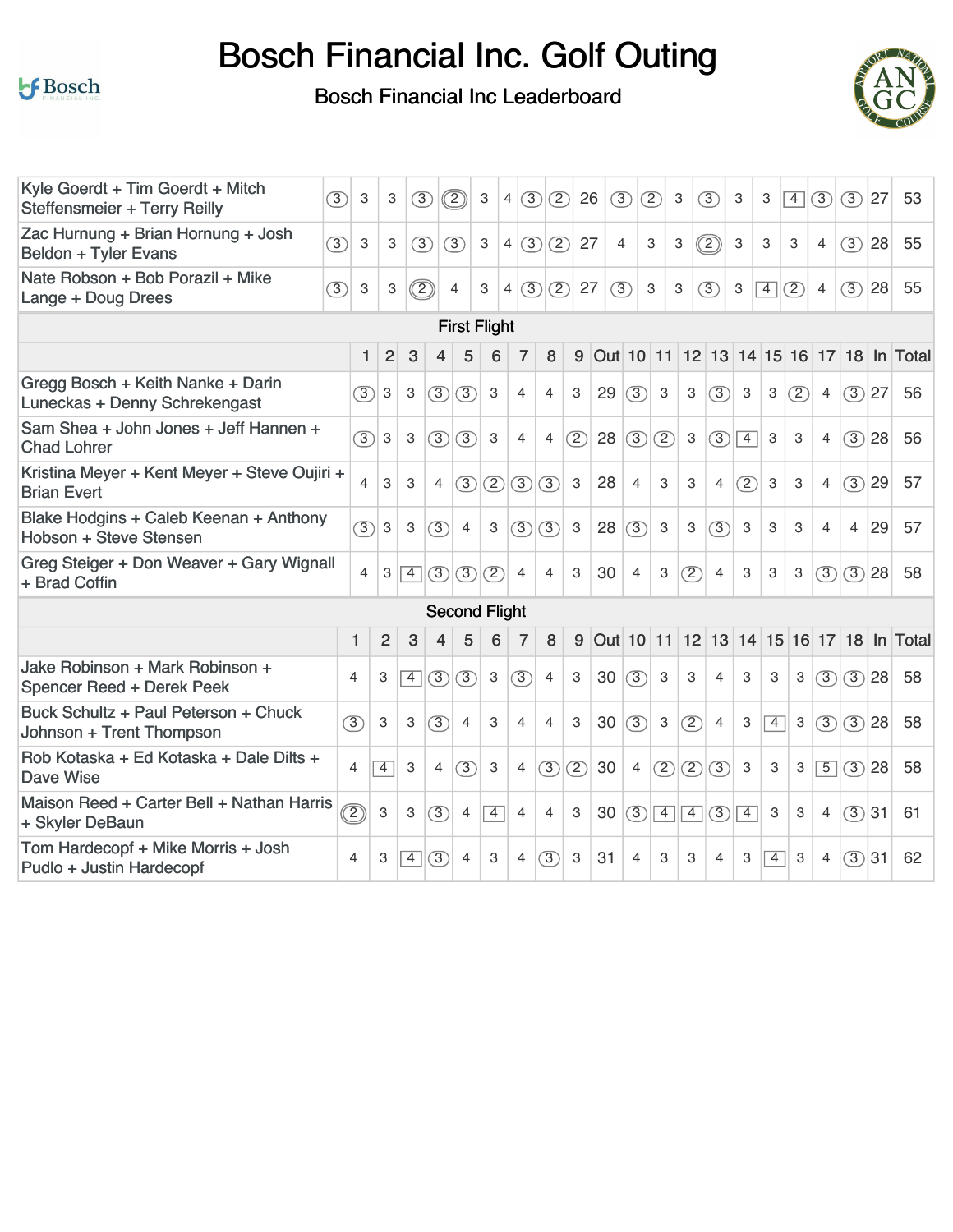Bosch Financial Inc. Golf Outing

Bosch Financial Inc Leaderboard



#### [Women's Division - Women's Division](https://static.golfgenius.com/v2tournaments/8529004878087881708?called_from=&round_index=1)

|                   | <b>Women's Championship Flight</b>             |                |                |                                    |         |                |          |                  |                |                |    |                |            |                               |                |             |                              |   |             |     |              |                                             |
|-------------------|------------------------------------------------|----------------|----------------|------------------------------------|---------|----------------|----------|------------------|----------------|----------------|----|----------------|------------|-------------------------------|----------------|-------------|------------------------------|---|-------------|-----|--------------|---------------------------------------------|
| Pos.              | <b>IFoursome</b>                               |                |                |                                    |         |                |          |                  |                |                |    |                |            | <b>To Par</b><br><b>Gross</b> |                |             | <b>Total</b><br><b>Gross</b> |   |             |     | <b>Purse</b> |                                             |
|                   | Svor + Ealy + Brendes + Helble                 |                |                |                                    |         |                |          |                  |                |                |    |                |            | $+3$                          |                |             | 66                           |   |             |     | \$80.00      |                                             |
| 2                 | Seebart + Tudor + McGinn + Kowalsky            |                |                |                                    |         |                |          |                  |                |                |    |                |            | $+4$                          |                |             | 67                           |   |             |     | \$0.00       |                                             |
|                   |                                                |                |                | Total Purse Allocated: \$80.00     |         |                |          |                  |                |                |    |                |            |                               |                |             |                              |   |             |     |              |                                             |
|                   |                                                |                |                | <b>Women's Championship Flight</b> |         |                |          |                  |                |                |    |                |            |                               |                |             |                              |   |             |     |              |                                             |
|                   |                                                |                | $\overline{2}$ | 3                                  | $\vert$ | 5 <sup>1</sup> | $6 \mid$ | $\overline{7}$   |                |                |    |                |            |                               |                |             |                              |   |             |     |              | 8 9 Out 10 11 12 13 14 15 16 17 18 In Total |
| <b>Helble</b>     | Betty Svor + Carol Ealy + Lori Brendes + Janet | $\overline{4}$ | $\boxed{4}$    | 3                                  | 4       | (3)            |          | $3\vert 5 \vert$ | $\overline{4}$ | 3 <sup>1</sup> | 33 | (3)            | $\sqrt{4}$ | 3                             | $\overline{5}$ | $\boxed{4}$ | $\mathbf{3}$                 | 3 | $\boxed{5}$ | (3) | 33           | 66                                          |
| + Brenda Kowalsky | Marsha Seebart + LeAnn Tudor + Jan McGinn      | $\overline{4}$ | 3              | 4                                  | 4       | $\overline{4}$ | 3        | $\overline{4}$   | $\overline{4}$ | 3              | 33 | $\overline{4}$ | 3          | $\overline{4}$                | 4              | $\sqrt{5}$  | $\overline{4}$               | 3 | $\sqrt{5}$  | ◎   | 34           | 67                                          |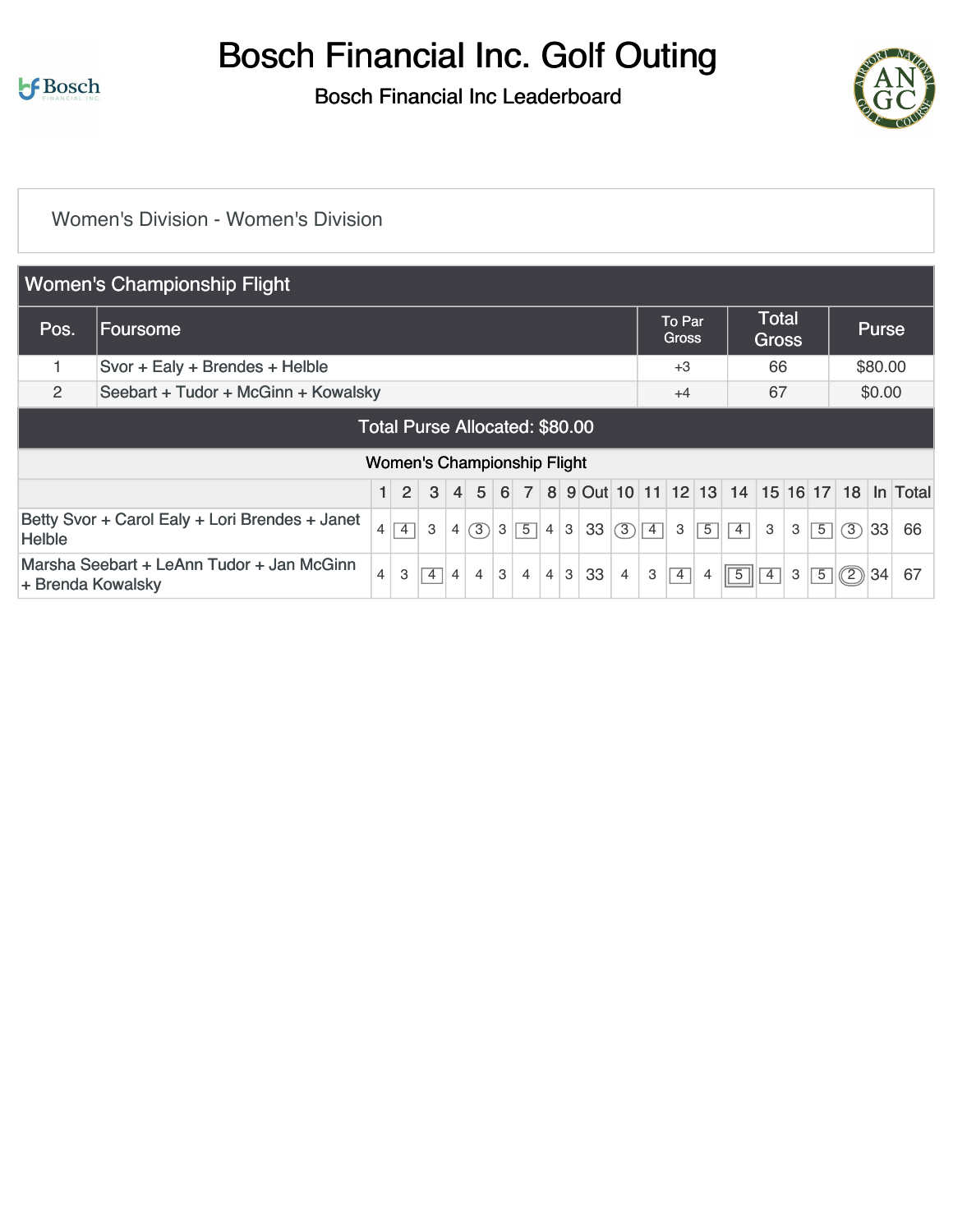Bosch Financial Inc. Golf Outing

Bosch Financial Inc Leaderboard



## [Couples Division - Couples Division](https://static.golfgenius.com/v2tournaments/8529006025615901677?called_from=&round_index=1)

|              | <b>Couples Championship Flight</b>                                              |                |                |                |                                    |                |                |                |                |                |    |                |                           |               |                        |               |                |                              |                |               |              |                                         |
|--------------|---------------------------------------------------------------------------------|----------------|----------------|----------------|------------------------------------|----------------|----------------|----------------|----------------|----------------|----|----------------|---------------------------|---------------|------------------------|---------------|----------------|------------------------------|----------------|---------------|--------------|-----------------------------------------|
| Pos.         | Foursome                                                                        |                |                |                |                                    |                |                |                |                |                |    |                |                           |               | To Par<br><b>Gross</b> |               |                | <b>Total</b><br><b>Gross</b> |                |               | <b>Purse</b> |                                         |
| 1            | Frey + Frey + Dursher + Dursher                                                 |                |                |                |                                    |                |                |                |                |                |    |                |                           |               | $-6$                   |               |                | 57                           |                |               | \$88.00      |                                         |
| 2            | Shepherd + McConnell + Shanstrom + Shanstrom                                    |                |                |                |                                    |                |                |                |                |                |    |                |                           |               | $-4$                   |               |                | 59                           |                |               | \$68.00      |                                         |
| 3            | Loeffler + Loeffler + Bendixen + Barnes                                         |                |                |                |                                    |                |                |                |                |                |    |                |                           |               | Е                      |               |                | 63                           |                |               | \$44.00      |                                         |
| 4            | Sievers + Sievers + Greve + Greve                                               |                |                |                |                                    |                |                |                |                |                |    |                |                           |               | $+1$                   |               |                | 64                           |                |               | \$0.00       |                                         |
| 5            | Pendergast + Linvell + Younggreen + Alderyce                                    |                |                |                |                                    |                |                |                |                |                |    |                |                           |               | $+2$                   |               |                | 65                           |                |               | \$0.00       |                                         |
|              |                                                                                 |                |                |                | Total Purse Allocated: \$200.00    |                |                |                |                |                |    |                |                           |               |                        |               |                |                              |                |               |              |                                         |
|              |                                                                                 |                |                |                | <b>Couples Championship Flight</b> |                |                |                |                |                |    |                |                           |               |                        |               |                |                              |                |               |              |                                         |
|              |                                                                                 | 1.             | $\overline{2}$ | 3              | 4                                  | 5              | 6              |                | 8              | 9              |    |                |                           |               |                        |               |                |                              |                |               |              | Out 10 11 12 13 14 15 16 17 18 In Total |
| + Jo Dursher | Randy Frey + Rhonda Frey + Kurt Dursher                                         | 4              | $\overline{4}$ | 3              | $\circled{2}$                      | (3)            | $\mathbf{3}$   | 4              | (3)            | $\mathbf{3}$   | 29 | (3)            | 3                         | $\circled{2}$ | (3)                    | 3             | $\overline{4}$ | 3                            | $\overline{4}$ | (3)           | 28           | 57                                      |
|              | Blair Shepherd + Amber McConnell + Rob<br><b>Shanstrom + Kimberly Shanstrom</b> | 4              | 3              | $\circled{2}$  | $\overline{4}$                     | 3              | $\overline{4}$ | $\overline{5}$ | 3)             | 3              | 31 | (3)            | 3                         | 3             | 4                      | 3             | $\circled{2}$  | 3                            | $\overline{4}$ | (3)           | 28           | 59                                      |
|              | Denny Loeffler + Karen Loeffler + Kirk<br>Bendixen + Denise Barnes              | 4              | 4              | 3              | 4                                  | $\overline{4}$ | 3              | $\overline{4}$ | $\overline{4}$ | 3              | 33 | $\overline{4}$ | 3                         | $\,3$         | $\boxed{5}$            | $\circled{2}$ | 3              | 3                            | $\overline{4}$ | $\circled{3}$ | 30           | 63                                      |
|              | David Sievers + Rosemary Sievers + David<br>Greve + Joanie Greve                | $\circled{3}$  | 3              | $\overline{4}$ | $\overline{4}$                     | $\overline{4}$ | $\overline{4}$ | $\overline{5}$ | $\overline{4}$ | $\overline{4}$ | 35 | $\overline{4}$ | $\ensuremath{\mathsf{3}}$ | $\circled{2}$ | $\circled{3}$          | 3             | $\overline{4}$ | 3                            | $\overline{4}$ | (3)           | 29           | 64                                      |
|              | Sarah Pendergast + Jason Linvell + Connor<br>Younggreen + Doune Alderyce        | $\overline{5}$ | 3              | $\overline{4}$ | $\overline{4}$                     | $\overline{4}$ | $\overline{4}$ | $\overline{5}$ | 4              | 3              | 36 | (3)            | 3                         | 3             | 4                      | 3             | 3              | 3                            | $\overline{4}$ | (3)           | 29           | 65                                      |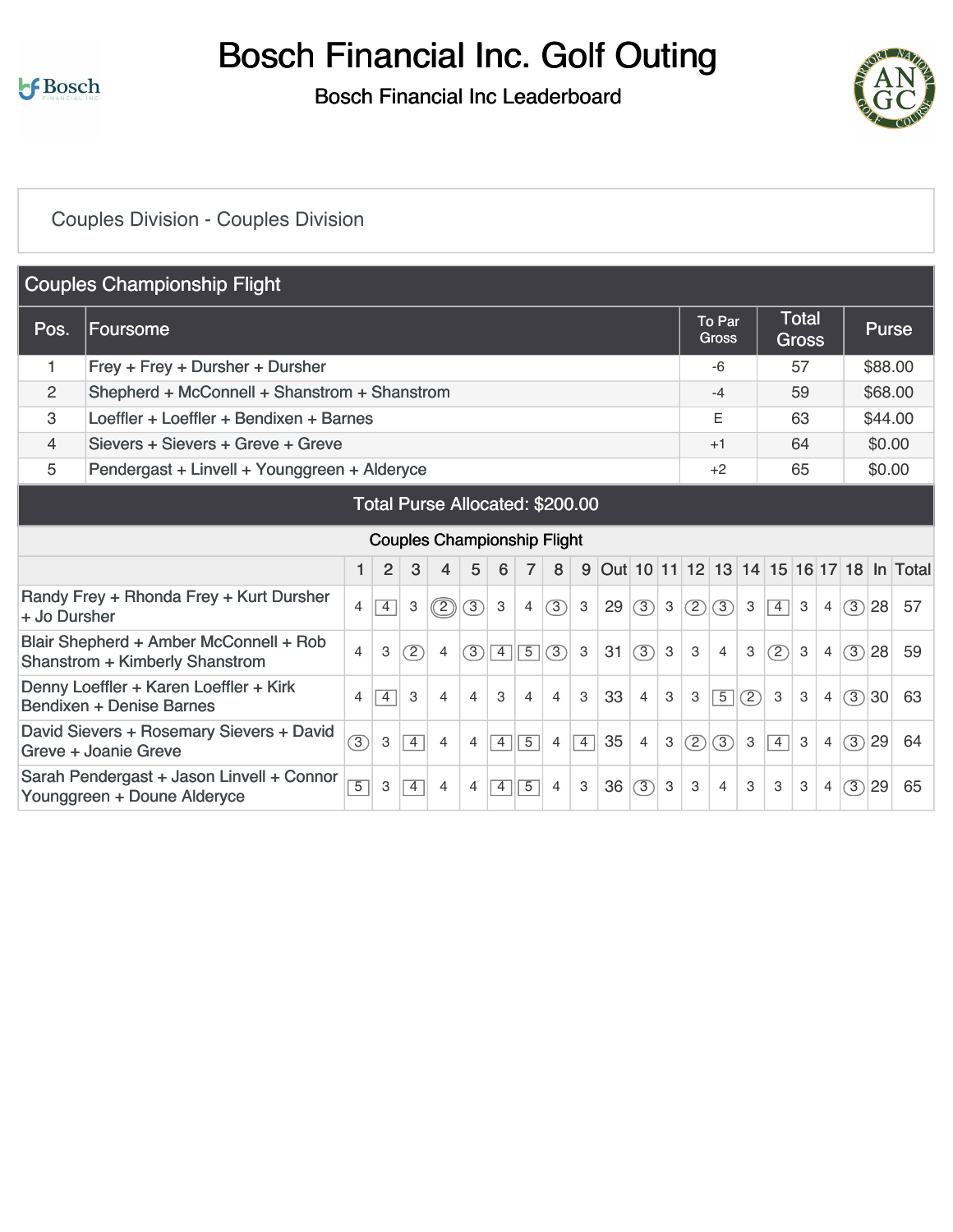# Bosch Financial Inc. Golf Outing

### Bosch Financial Inc Leaderboard



**[Skins](https://static.golfgenius.com/v2tournaments/8529008135887684593?called_from=&round_index=1)** 

| Foursome       |   |                    |                                                                                                                                                                                                                        |                                                                                       |               |                |   |                |   |                |                | <b>Skins</b>   |                |                                                                                        | <b>Purse</b>              |                |     |                           |                |                |   | <b>Details</b> |    |                                             |
|----------------|---|--------------------|------------------------------------------------------------------------------------------------------------------------------------------------------------------------------------------------------------------------|---------------------------------------------------------------------------------------|---------------|----------------|---|----------------|---|----------------|----------------|----------------|----------------|----------------------------------------------------------------------------------------|---------------------------|----------------|-----|---------------------------|----------------|----------------|---|----------------|----|---------------------------------------------|
|                |   |                    | Kempf + James + Rozek + Miller                                                                                                                                                                                         |                                                                                       |               |                |   |                |   |                |                | 1              |                |                                                                                        | \$115.00                  |                |     |                           |                |                |   | Eagle on 10    |    |                                             |
|                |   |                    | Reed + Bell + Harris + DeBaun                                                                                                                                                                                          |                                                                                       |               |                |   |                |   |                |                | 1              |                |                                                                                        | \$115.00                  |                |     |                           |                |                |   | Eagle on 1     |    |                                             |
|                |   |                    | Hurnung + Hornung + Beldon + Evans                                                                                                                                                                                     |                                                                                       |               |                |   |                |   |                |                | 1              |                |                                                                                        | \$115.00                  |                |     |                           |                |                |   | Eagle on 13    |    |                                             |
|                |   |                    | Lane + Frey + Ivestor + Johnson                                                                                                                                                                                        |                                                                                       |               |                |   |                |   |                |                | 1              |                |                                                                                        | \$115.00                  |                |     |                           |                |                |   | Birdie on 2    |    |                                             |
|                |   |                    | <b>Total Purse Allocated: \$460.00</b>                                                                                                                                                                                 |                                                                                       |               |                |   |                |   |                |                |                |                |                                                                                        |                           |                |     |                           |                |                |   |                |    |                                             |
|                |   | Hole   Par   Score | <b>Won</b>                                                                                                                                                                                                             |                                                                                       |               |                |   |                |   |                |                |                |                | <b>Tie</b>                                                                             |                           |                |     |                           |                |                |   |                |    |                                             |
| 1              | 4 | 2                  | Reed + Bell + Harris + DeBaun                                                                                                                                                                                          |                                                                                       |               |                |   |                |   |                |                |                |                |                                                                                        |                           |                |     |                           |                |                |   |                |    |                                             |
| 2              | 3 | 2                  | Lane + Frey + Ivestor + Johnson                                                                                                                                                                                        |                                                                                       |               |                |   |                |   |                |                |                |                |                                                                                        |                           |                |     |                           |                |                |   |                |    |                                             |
| 3              | 3 | 2                  |                                                                                                                                                                                                                        |                                                                                       |               |                |   |                |   |                |                |                |                | Kempf + James + Rozek + Miller, Lane + Frey + Ivestor + Johnson and 1 other            |                           |                |     |                           |                |                |   |                |    |                                             |
| 4              | 4 | 2                  |                                                                                                                                                                                                                        | Drees + Robson + Lange + Porazil and Frey + Frey + Dursher + Dursher                  |               |                |   |                |   |                |                |                |                |                                                                                        |                           |                |     |                           |                |                |   |                |    |                                             |
| 5              | 4 | 2                  |                                                                                                                                                                                                                        |                                                                                       |               |                |   |                |   |                |                |                |                | Goerdt + Goerdt + Steffensmeier + Reilly and Lane + Frey + Ivestor + Johnson           |                           |                |     |                           |                |                |   |                |    |                                             |
| 6              | З | 2                  |                                                                                                                                                                                                                        |                                                                                       |               |                |   |                |   |                |                |                |                | Kempf + James + Rozek + Miller, Lane + Frey + Ivestor + Johnson and 2 other            |                           |                |     |                           |                |                |   |                |    |                                             |
| $\overline{7}$ | 4 | З                  |                                                                                                                                                                                                                        |                                                                                       |               |                |   |                |   |                |                |                |                | Hodgins + Keenan + Hobson + Stensen, Meyer + Meyer + Oujiri + Evert and 1 other        |                           |                |     |                           |                |                |   |                |    |                                             |
| 8              | 4 | 3                  |                                                                                                                                                                                                                        |                                                                                       |               |                |   |                |   |                |                |                |                | Drees + Robson + Lange + Porazil, Frey + Frey + Dursher + Dursher and 9 other          |                           |                |     |                           |                |                |   |                |    |                                             |
| 9              | З | 2                  |                                                                                                                                                                                                                        |                                                                                       |               |                |   |                |   |                |                |                |                | Drees + Robson + Lange + Porazil, Goerdt + Goerdt + Steffensmeier + Reilly and 3 other |                           |                |     |                           |                |                |   |                |    |                                             |
| 10             | 4 | $\overline{2}$     | Kempf + James + Rozek + Miller                                                                                                                                                                                         |                                                                                       |               |                |   |                |   |                |                |                |                |                                                                                        |                           |                |     |                           |                |                |   |                |    |                                             |
| 11             | 3 | $\overline{c}$     |                                                                                                                                                                                                                        |                                                                                       |               |                |   |                |   |                |                |                |                | Goerdt + Goerdt + Steffensmeier + Reilly, Kempf + James + Rozek + Miller and 2 other   |                           |                |     |                           |                |                |   |                |    |                                             |
| 12             | З | 2                  |                                                                                                                                                                                                                        |                                                                                       |               |                |   |                |   |                |                |                |                | Frey + Frey + Dursher + Dursher, Kempf + James + Rozek + Miller and 5 other            |                           |                |     |                           |                |                |   |                |    |                                             |
| 13             | 4 | 2                  | Hurnung + Hornung + Beldon + Evans                                                                                                                                                                                     |                                                                                       |               |                |   |                |   |                |                |                |                |                                                                                        |                           |                |     |                           |                |                |   |                |    |                                             |
| 14             | З | 2                  |                                                                                                                                                                                                                        |                                                                                       |               |                |   |                |   |                |                |                |                | Lane + Frey + Ivestor + Johnson, Loeffler + Loeffler + Bendixen + Barnes and 2 other   |                           |                |     |                           |                |                |   |                |    |                                             |
| 15             | 3 | 2                  |                                                                                                                                                                                                                        |                                                                                       |               |                |   |                |   |                |                |                |                | Kempf + James + Rozek + Miller and Shepherd + McConnell + Shanstrom + Shanstrom        |                           |                |     |                           |                |                |   |                |    |                                             |
| 16             | 3 | 2                  |                                                                                                                                                                                                                        | Bosch + Nanke + Luneckas + Schrekengast, Drees + Robson + Lange + Porazil and 3 other |               |                |   |                |   |                |                |                |                |                                                                                        |                           |                |     |                           |                |                |   |                |    |                                             |
| 17             | 4 | 3                  |                                                                                                                                                                                                                        |                                                                                       |               |                |   |                |   |                |                |                |                | Goerdt + Goerdt + Steffensmeier + Reilly, Kempf + James + Rozek + Miller and 5 other   |                           |                |     |                           |                |                |   |                |    |                                             |
| 18             | 4 | $\overline{2}$     |                                                                                                                                                                                                                        |                                                                                       |               |                |   |                |   |                |                |                |                | Kempf + James + Rozek + Miller and Seebart + Tudor + McGinn + Kowalsky                 |                           |                |     |                           |                |                |   |                |    |                                             |
|                |   |                    |                                                                                                                                                                                                                        | 1                                                                                     | 2             | 3              |   | 5 <sup>5</sup> | 6 | 7              |                |                |                |                                                                                        |                           |                |     |                           |                |                |   |                |    | 8 9 Out 10 11 12 13 14 15 16 17 18 In Total |
| <b>Miller</b>  |   |                    | Dan Kempf + Chris James + Nick Rozek + Nick                                                                                                                                                                            | 3                                                                                     | 3             |                |   |                |   | 23324          | $3 \mid 3$     |                | $\overline{0}$ | (2)                                                                                    | $\sqrt{2}$                | $\overline{c}$ | 3   | $\mathbf{3}$              | $\overline{2}$ | $\overline{c}$ | 3 | $\overline{2}$ | 1. | 1                                           |
| DeBaun         |   |                    | Maison Reed + Carter Bell + Nathan Harris + Skyler<br>(2)<br>3<br>3<br>$\overline{4}$<br>3<br>3<br>3<br>$\overline{0}$<br>$3 \mid 4$<br>$\overline{4}$<br>4<br>-1<br>3<br>$\overline{4}$<br>4<br>3<br>4<br>3<br>4<br>1 |                                                                                       |               |                |   |                |   |                |                |                |                |                                                                                        |                           |                |     |                           |                |                |   |                |    |                                             |
| Evans          |   |                    | Zac Hurnung + Brian Hornung + Josh Beldon + Tyler                                                                                                                                                                      | 3                                                                                     | 3             | 3              | 3 | 3              | 3 | $\overline{4}$ | 3              | $\overline{2}$ | 0              | 4                                                                                      | $\ensuremath{\mathsf{3}}$ | $\mathbf{3}$   | (2) | $\ensuremath{\mathsf{3}}$ | 3              | 3              | 4 | 3              | 1  | 1.                                          |
| Johnson        |   |                    | Mike Lane + Joby Frey + Mike Ivestor + Brad                                                                                                                                                                            | 3                                                                                     | $^{\prime}$ 2 | $\overline{c}$ |   | $322$          |   | 4              | $\overline{4}$ | 3              | -1             | 3                                                                                      | 3                         | 3              | 3   | 2                         | 3              | $\overline{c}$ | 3 | 3              | 0  | 1.                                          |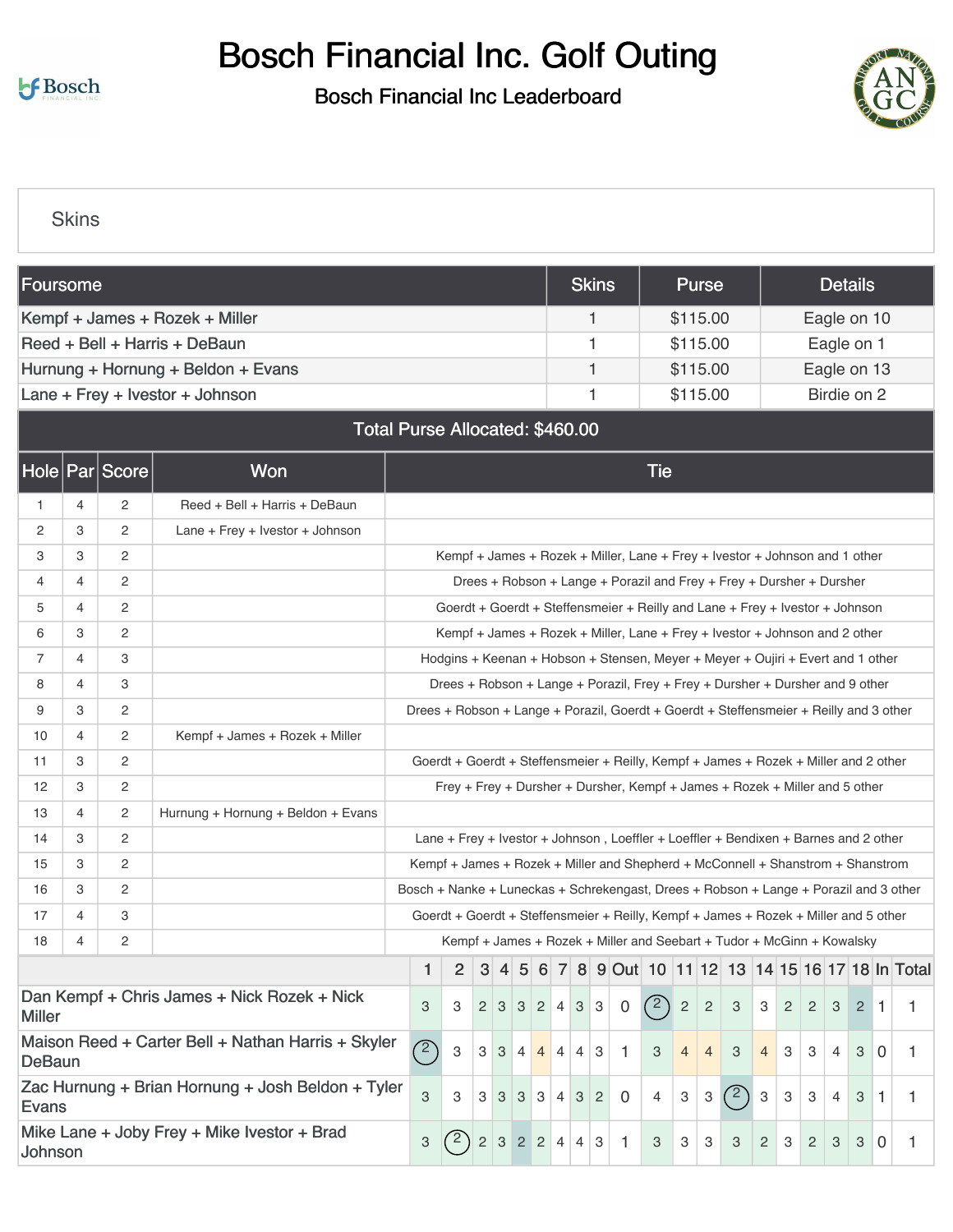

# Bosch Financial Inc. Golf Outing

Bosch Financial Inc Leaderboard



| Charlie Randall + Stephen Doefffeld + John                                      | 3                         | 3              | 3              | 3              | $\overline{4}$  | 3              | $\overline{4}$ | 3              | 3              | 0        | 3                         | 3              | $\overline{2}$ | 3              | $\overline{2}$ | 3              | $\mathbf{2}$   | 3              | 3              | 0              | 0 |
|---------------------------------------------------------------------------------|---------------------------|----------------|----------------|----------------|-----------------|----------------|----------------|----------------|----------------|----------|---------------------------|----------------|----------------|----------------|----------------|----------------|----------------|----------------|----------------|----------------|---|
| Doerrfeld + Nick Murdorf<br>Denny Loeffler + Karen Loeffler + Kirk Bendixen +   |                           |                |                |                |                 |                |                |                |                |          |                           |                |                |                |                |                |                |                |                |                |   |
| <b>Denise Barnes</b>                                                            | 4                         | $\overline{4}$ | 3              | $\overline{4}$ | $\overline{4}$  | 3              | $\overline{4}$ | $\overline{4}$ | 3              | $\Omega$ | 4                         | 3              | 3              | 5              | $\overline{2}$ | 3              | 3              | $\overline{4}$ | 3              | $\Omega$       | 0 |
| Buck Schultz + Paul Peterson + Chuck Johnson +<br><b>Trent Thompson</b>         | 3                         | 3              | 3 <sup>1</sup> | 3              | 4               | 3              | $\overline{4}$ | $\overline{4}$ | 3              | $\Omega$ | 3                         | 3              | $\overline{2}$ | $\overline{4}$ | 3              | $\overline{4}$ | З              | 3              | 3              | $\Omega$       | 0 |
| Greg Steiger + Don Weaver + Gary Wignall + Brad<br>Coffin                       | 4                         | 3              | $\overline{4}$ | 3              | $\mathbf{3}$    | $\overline{2}$ | $\overline{4}$ | $\overline{4}$ | 3              | $\Omega$ | 4                         | 3              | $\overline{2}$ | 4              | 3              | 3              | 3              | 3              | 3              | $\Omega$       | 0 |
| Gregg Bosch + Keith Nanke + Darin Luneckas +<br><b>Denny Schrekengast</b>       | 3                         | 3              | 3              | 3              | $\overline{3}$  | $\mathbf{3}$   | $\overline{4}$ | $\overline{4}$ | 3              | $\Omega$ | 3                         | 3              | 3              | 3              | 3              | 3              | 2              | $\overline{4}$ | 3              | $\Omega$       | 0 |
| Jake Robinson + Mark Robinson + Spencer Reed +<br><b>Derek Peek</b>             | 4                         | 3              | 4              | 3              | 3               | 3              | 3              | $\overline{4}$ | 3              | $\Omega$ | 3                         | 3              | 3              | 4              | 3              | 3              | 3              | 3              | 3              | $\Omega$       | 0 |
| David Sievers + Rosemary Sievers + David Greve +<br><b>Joanie Greve</b>         | 3                         | 3              | $\overline{4}$ | $\overline{4}$ | $\overline{4}$  | $\overline{4}$ | 5              | $\overline{4}$ | $\overline{4}$ | $\Omega$ | $\overline{4}$            | 3              | $\overline{c}$ | 3              | 3              | $\overline{4}$ | 3              | $\overline{4}$ | 3              | $\Omega$       | 0 |
| Rob Kotaska + Ed Kotaska + Dale Dilts + Dave Wise                               | 4                         | $\overline{4}$ | 3              | $\overline{4}$ | 3 <sup>1</sup>  | $\mathbf{3}$   | $\overline{4}$ | 3              | $\overline{2}$ | $\Omega$ | $\overline{4}$            | $\overline{c}$ | $\overline{c}$ | 3              | 3              | 3              | 3              | 5              | 3              | $\overline{0}$ | 0 |
| Blair Shepherd + Amber McConnell + Rob<br><b>Shanstrom + Kimberly Shanstrom</b> | 4                         | 3              | $\overline{2}$ | $\overline{4}$ | 3               | 4              | 5              | 3              | 3              | $\Omega$ | 3                         | 3              | 3              | $\overline{4}$ | 3              | 2              | 3              | 4              | 3              | $\Omega$       | 0 |
| Nate Robson + Bob Porazil + Mike Lange + Doug<br><b>Drees</b>                   | 3                         | 3              | 3              | 2              | $\vert 4 \vert$ | $\mathbf{3}$   | $\overline{4}$ | 3              | $\overline{2}$ | 0        | 3                         | 3              | 3              | 3              | 3              | $\overline{4}$ | $\overline{c}$ | $\overline{4}$ | 3              | $\Omega$       | 0 |
| Kristina Meyer + Kent Meyer + Steve Oujiri + Brian<br>Evert                     | 4                         | 3              | З              | $\overline{4}$ | 3               | 2 <sup>1</sup> | 3              | 3              | 3              | $\Omega$ | $\overline{4}$            | 3              | 3              | 4              | 2              | 3              | 3              | $\overline{4}$ | 3              | $\Omega$       | 0 |
| Marsha Seebart + LeAnn Tudor + Jan McGinn +<br><b>Brenda Kowalsky</b>           | 4                         | 3              | $\overline{4}$ | $\overline{4}$ | $\overline{4}$  | 3              | $\overline{4}$ | 4              | 3              | $\Omega$ | $\overline{4}$            | 3              | $\overline{4}$ | 4              | 5              | $\overline{4}$ | 3              | 5              | $\overline{2}$ | $\Omega$       | 0 |
| Tom Hardecopf + Mike Morris + Josh Pudlo + Justin<br>Hardecopf                  | 4                         | 3              | $\overline{4}$ | 3              | $\vert$ 4       | 3              | $\overline{4}$ | 3              | 3              | $\Omega$ | 4                         | 3              | 3              | 4              | 3              | $\overline{4}$ | 3              | $\overline{4}$ | 3              | $\Omega$       | 0 |
| Sarah Pendergast + Jason Linvell + Connor<br>Younggreen + Doune Alderyce        | 5                         | 3              | $\overline{4}$ | $\overline{4}$ | $\vert$ 4       | $\overline{4}$ | 5              | $\overline{4}$ | 3              | $\Omega$ | 3                         | 3              | 3              | 4              | 3              | 3              | 3              | $\overline{4}$ | 3              | $\Omega$       | 0 |
| Sam Shea + John Jones + Jeff Hannen + Chad<br>Lohrer                            | 3                         | 3              | 3              | 3              | $\mathbf{3}$    | 3              | $\overline{4}$ | $\overline{4}$ | $\overline{c}$ | $\Omega$ | $\ensuremath{\mathsf{3}}$ | $\mathbf{2}$   | 3              | 3              | $\overline{4}$ | 3              | 3              | $\overline{4}$ | 3              | $\Omega$       | 0 |
| Randy Frey + Rhonda Frey + Kurt Dursher + Jo<br><b>Dursher</b>                  | 4                         | $\overline{4}$ | 3 <sup>1</sup> | $\overline{2}$ | $\vert$ 3       | 3              | $\overline{4}$ | 3              | 3              | $\Omega$ | 3                         | 3              | $\overline{2}$ | 3              | 3              | $\overline{4}$ | 3              | 4              | 3              | $\Omega$       | 0 |
| Kyle Goerdt + Tim Goerdt + Mitch Steffensmeier +<br><b>Terry Reilly</b>         | 3                         | 3              | 3              | 3              | $\overline{2}$  | 3              | $\overline{4}$ | 3              | $\overline{2}$ | 0        | 3                         | 2              | 3              | 3              | 3              | 3              | $\overline{4}$ | 3              | 3              | $\overline{0}$ | 0 |
| Blake Hodgins + Caleb Keenan + Anthony Hobson +<br><b>Steve Stensen</b>         | $\ensuremath{\mathsf{3}}$ | 3              | 3 <sup>1</sup> | 3              | 4               | 3 <sup>1</sup> | 3 <sup>1</sup> | 3              | 3              | 0        | 3                         | 3              | 3              | 3              | 3              | 3              | 3              | 4              | 4              | $\overline{0}$ | 0 |
| Betty Svor + Carol Ealy + Lori Brendes + Janet<br>Helble                        | 4                         | $\overline{4}$ | 3              | 4              | 3               | 3              | 5              | 4              | 3              | 0        | 3                         | 4              | 3              | 5              | 4              | 3              | 3              | 5              | 3              | $\overline{0}$ | 0 |
| <b>Starting Hole Start Hole</b><br>Eagle or Better Eagle                        |                           |                |                |                | <b>Birdie</b>   |                |                | Par            |                |          | <b>Bogey</b>              |                |                |                |                |                |                |                |                |                |   |

Double Bogey or Worse Dbl. Bogey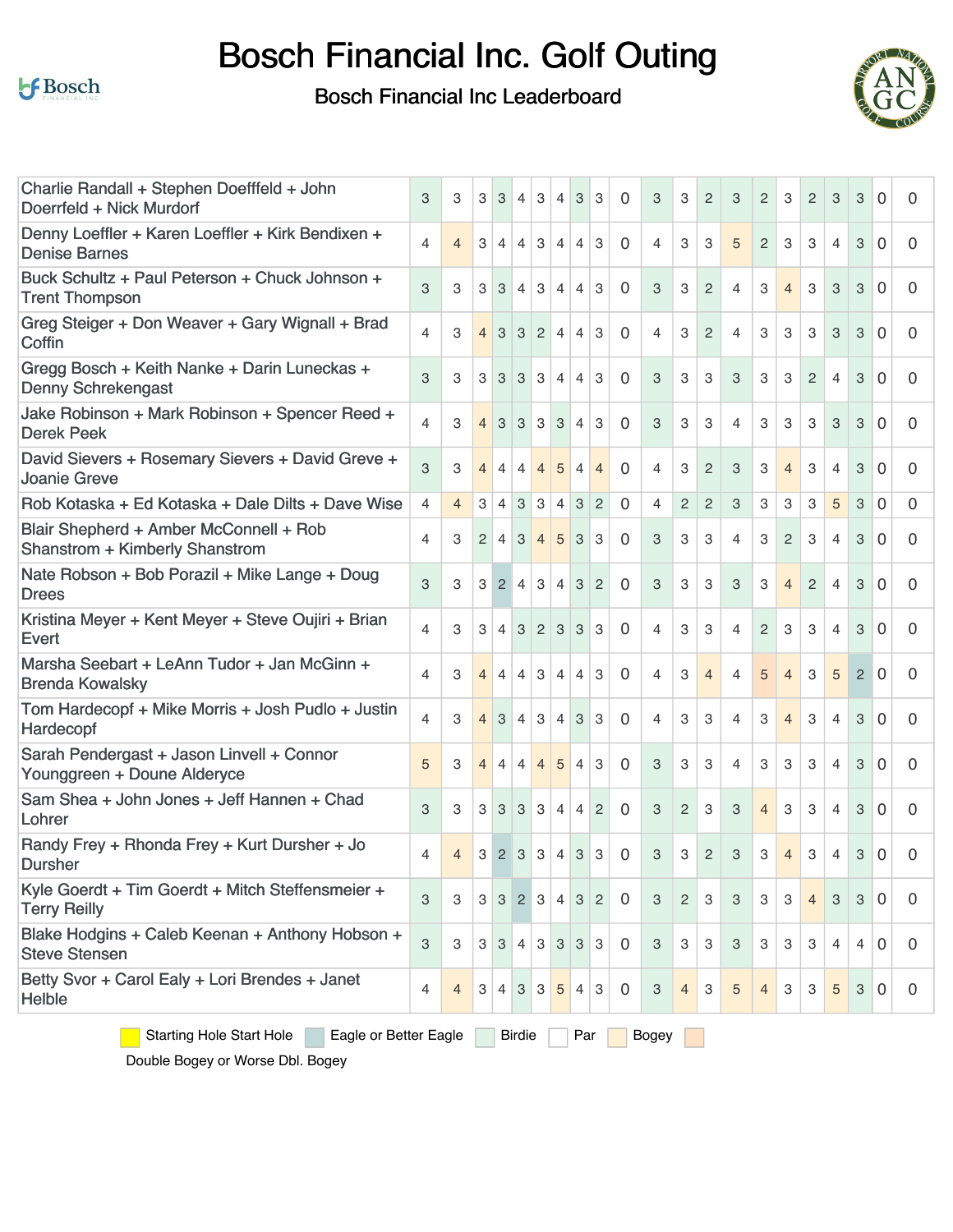# Bosch Financial Inc. Golf Outing



| Longest Putt #1                     |                |
|-------------------------------------|----------------|
| Player<br>Pos.                      | <b>Details</b> |
| Joanie Greve<br>$\mathbf{1}$        |                |
| Closest to the Pin #2               |                |
| Player<br>Pos.                      | <b>Details</b> |
| Chuck Johnson<br>$\mathbf{1}$       |                |
| Closest to the Pin #3               |                |
| Pos.<br>Player                      | <b>Details</b> |
| <b>Nick Miller</b><br>$\mathbf{1}$  |                |
| Longest Putt (Women Only) #4        |                |
| Player<br>Pos.                      | <b>Details</b> |
| Janet Helble<br>1                   |                |
| Longest Putt #5                     |                |
| Player<br>Pos.                      | <b>Details</b> |
| $\mathbf{1}$<br>Mitch Steffensmeier |                |
| Closest to the Pin #6               |                |
| Player<br>Pos.                      | <b>Details</b> |
| Dan Kempf<br>$\mathbf{1}$           |                |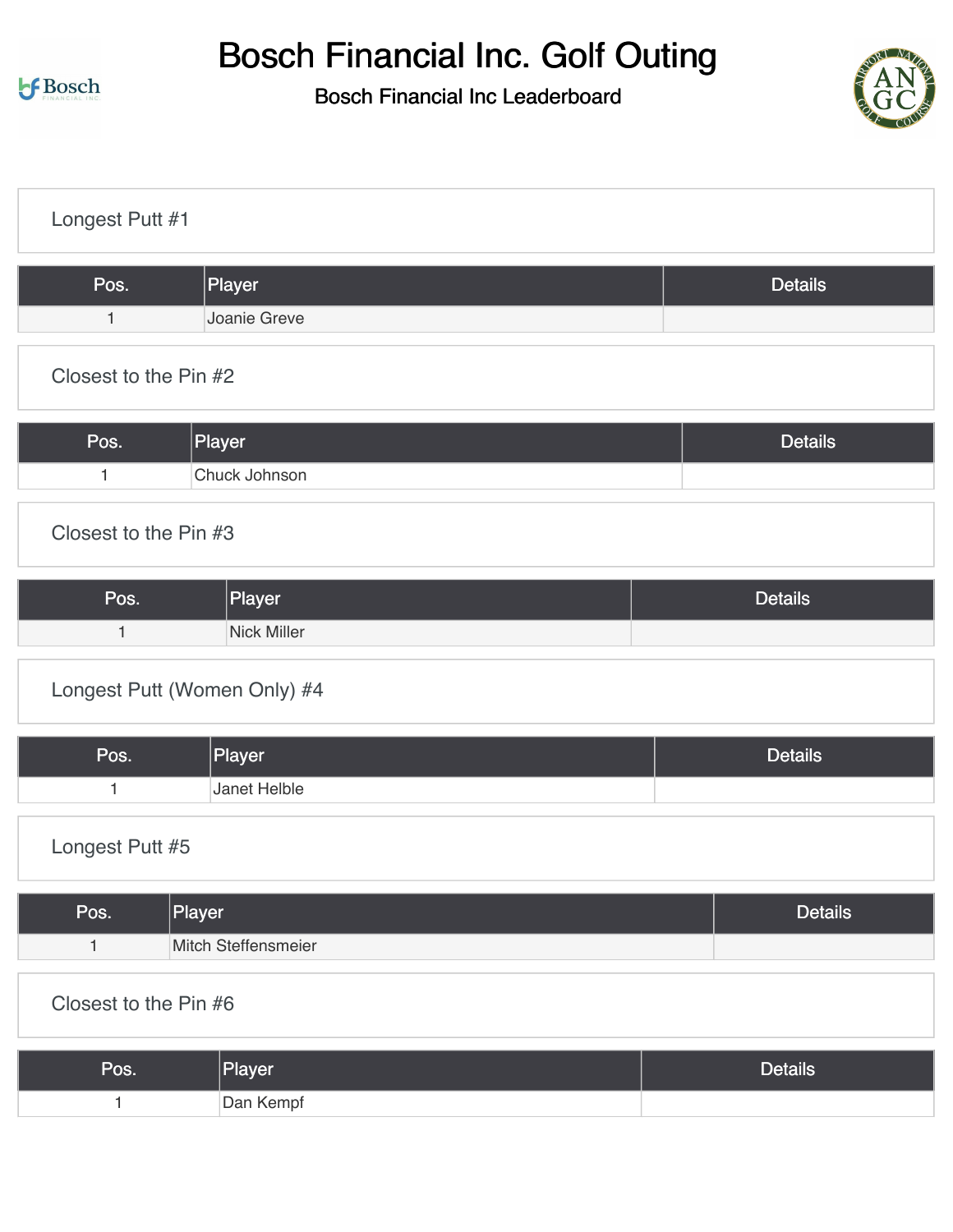

| Longest Drive (Men Only) #7 |                                    |                |
|-----------------------------|------------------------------------|----------------|
| Pos.                        | Player                             | <b>Details</b> |
| $\mathbf{1}$                | Nate Robson                        |                |
|                             | Closest to the Pin in Two Shots #8 |                |
| Pos.                        | Player                             | <b>Details</b> |
| $\mathbf{1}$                | <b>Dale Dilts</b>                  |                |
| Closest to the Pin #9       |                                    |                |
| Pos.                        | Player                             | <b>Details</b> |
| $\mathbf{1}$                | Nick Mundorf                       |                |
|                             | Longest Drive (Women Only) #10     |                |
| Pos.                        | Player                             | <b>Details</b> |
| $\mathbf{1}$                | Lori Brendes                       |                |
| Closest to the Pin #11      |                                    |                |
| Pos.                        | Player                             | <b>Details</b> |
| $\mathbf{1}$                | <b>Chris James</b>                 |                |
| Closest to the Pin #12      |                                    |                |
| Pos.                        | Player                             | <b>Details</b> |
| $\mathbf{1}$                | Dave Wise                          |                |
|                             |                                    |                |